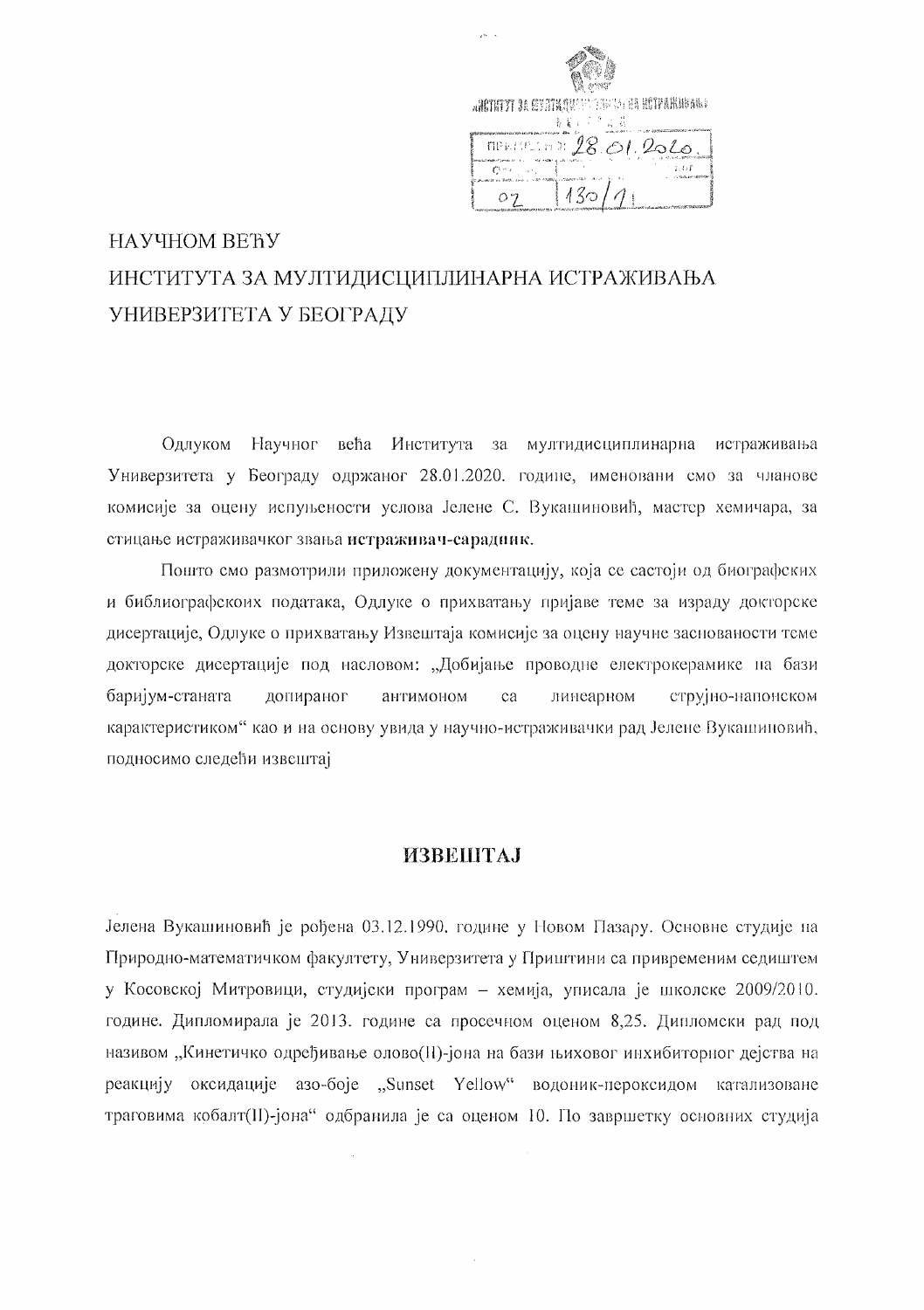уписала је мастер студије на Хемијском факултету, Универзитета у Београду, при Катедри за општу и неорганску хемију, које је завршила септембра 2014. године са просечном оценом 9,50. Мастер рад под називом "Синтеза и рендгенска структурна анализа комплекса кобалта са халкогенсемикарбазонима 8-хинолинкарбоксалдехида" одбранила је са оценом 10. Докторске студије је уписала школске 2014/2015. године на Хемијском факултету, Универзитета у Београду при Катедри за општу и неорганску хемију. Од фебруара 2017. године запослена је као истраживач-приправник у Институту за мултидисциплинарна истраживања, Универзитета у Београду, у оквиру пројекта "0-3Д наноструктуре за примену у електроници и обновљивим изворима енергије: синтеза, карактеризација и процесирање" (ИИИ45007), финансираног од стране Министарства просвете, наукс и технолошког развоја Републике Србије, којим је руководио др Горан Бранковић.

 $\hat{\mathcal{A}}$ 

Истраживачки рад Јелене Вукашиновић је усмерен на проводну електрокерамику на бази баријум-станата (BaSnO<sub>3</sub>), лантан-никелата (LaNiO<sub>3</sub>) као и допираног цинк-оксида (ZnO) са линеарном струјно-напонском карактеристиком. Ради на развоју и оптимизацији експерименталних услова синтезе, термичких третмана као и на испитивању утицаја различитих метода синтеровања на својства керамичких материјала.

Јелена Вукашиновић је пријавила тему за израду докторске дисертације под називом: "Добијање проводне електрокерамике на бази баријум-станата допираног антимоном са линеарном струјно-напонском карактеристиком" на Хемијском факултету Универзитета у Београду. Наставно-научно веће Хемијског факултета донело је на седници одржаној 16.01.2020. године Одлуку о прихватању Извештаја комисије за оцену научне заснованости теме докторске дисертације.

Јелена Вукашиновић је коаутор два научна рада публикована у међународним часописима. Један рад је објављен у истакнутом међународном часопису категорије М22, док је други објављен у међународном часопису категорије М23. Кандидат је коаутор осам саопштења штампаних у изводу на скуповима од међународног значаја и три саопштења штампаних у изводу на скуповима од националног значаја.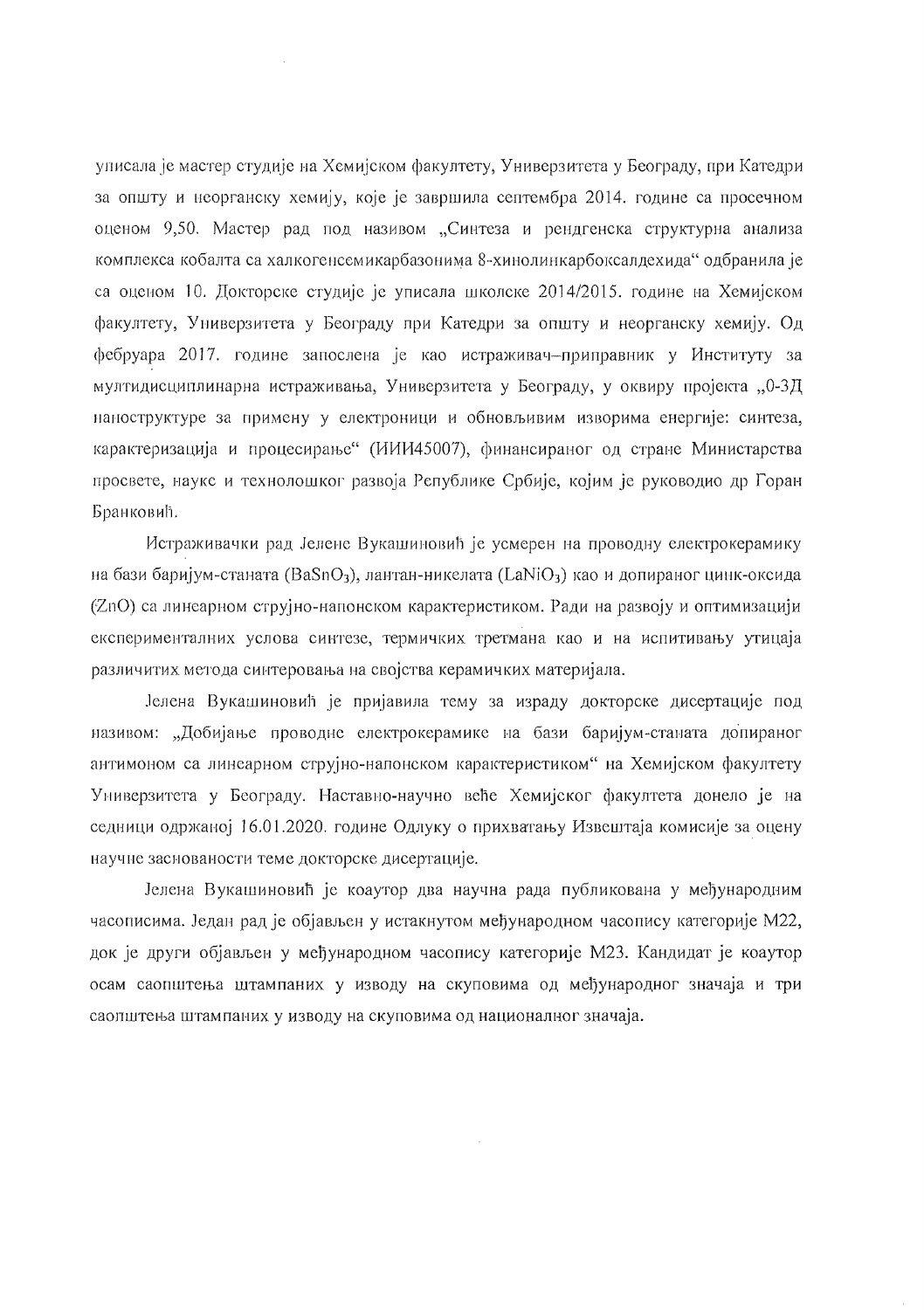Библиографија кандидата категорисана према критеријумима Министарства просвете, науке и технолошког развоја Републике Србије:

#### М22 - Рад објављен у истакнутом међународном часопису:

1. Todorović T., Vukašinović J., Portalone G., Suleiman S., Gligorijević N., Bjelogrlić S., Jovanović K., Radulović S., Anđelković K., Cassar A., Filipović N., Schembri-Wismayer P., (Chalcogen) semicarbazones and their cobalt complexes differentiate HL-60 myeloid leukaemia cells and are cytotoxic towards tumor cell lines, MedChemComm 2017 8 (1) 103-111. IF<sub>2017</sub>= 2,342

#### М23 - Рад објављен у међународном часопису:

1. Đorđević I., Vukašinović J., Todorović T., Filipović N., Rodić M., Lolić A., Portalone G., Zlatović M., Grubišić S., Synthesis, structural and electronic properties of Co(III) complexes with 2-quinolinecarboxaldehyde thio- and selenosemicarbazone: A combined experimental and theoretical study, J. Serb. Chem. Soc. 2017 82 (7-8) 825-839. IF<sub>2017</sub> = 0.797

#### МЗ4 - Радови саопштени на скупу међународног значаја штамнани у изводу

1. Vukašinović J., Počuča-Nešić M., Dapčević A., Ribić V., Branković G., Branković Z., Synthesis, characterization and photocatalytic properties of LaNiO3-based powders, 5th Conference of The Serbian Society for Ceramics Materials, 11-13 June 2019, Belgrade, Serbia

2. Vukašinović J., Počuča-Nešić M., Luković Golić D., Dapčević A., Kocen M., Bernik S., Lazović V., Branković Z., Branković G., Spark Plasma Sintering of conductive Sb-doped BaSnO<sub>3</sub>, 5th Conference of The Serbian Society for Ceramics Materials, 11-13 June 2019, Belgrade, Serbia

3. Malešević A., Tasić N., Ćirković J., Vukašinović J., Dapčević A., Ribić V., Branković Z., Branković G., CuO-based nanoplatelets for humidity sensing application, 5th Conference of The Serbian Society for Ceramics Materials, 11-13 June 2019, Belgrade, Serbia

4. Luković Golić D., Vukašinović J., Ribić V., Kocen M., Podlogar M., Dapčević A., Branković G., Branković Z., The influence of sintering processing on microstructural, optical and electrical properties of zinc oxide ceramics doped with  $Al^{3+}$ ,  $B^{3+}$ ,  $Mg^{2+}$ , 5th Conference of The Serbian Society for Ceramics Materials, 11-13 June 2019, Belgrade, Serbia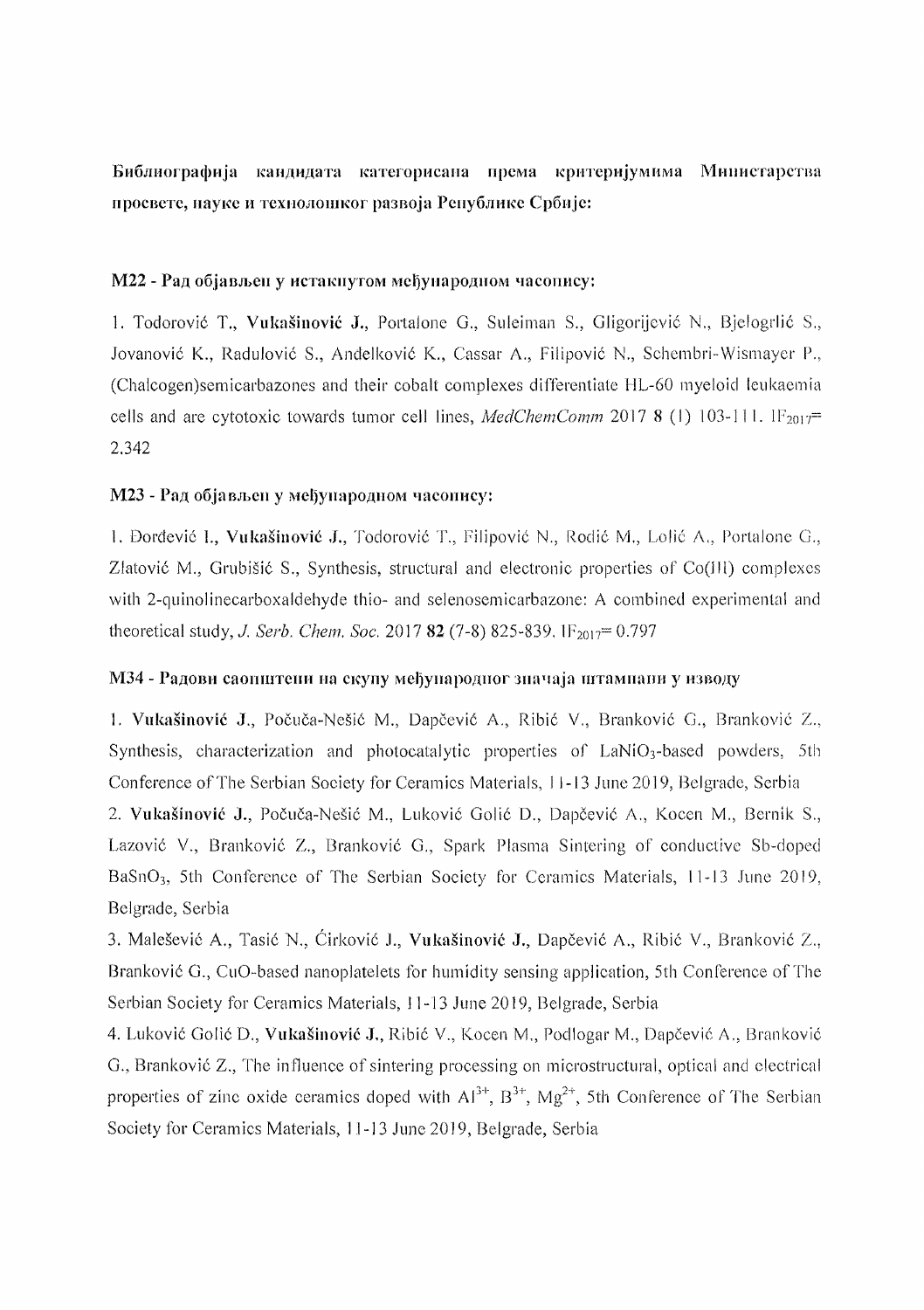5. Vukašinović J., Počuča-Nešić M., Luković Golić D., Savić S., Branković Z., Tasić N., Dapčević A., Bernik S., Kocen M., Branković G., Improvement of Density and Influence of Sb Doping on Structural Properties of Perovskite BaSnO<sub>3</sub>, Electron Microscopy of Nanostructures ELMINA 2018 Conference, 27-29 August 2018, Belgrade, Serbia

6. Vukašinović J., Počuča-Nešić M., Luković Golić D., Branković Z., Dapčević A., Branković G., Synthesis and characterization of Nb-doped lanthanum nickelate La(Ni, Nb)O<sub>3</sub>, mESC-IS 2018, 3rd International Symposium on Materilas for Energy Storage and Conversion, 10-12 September, Belgrade, Serbia

7. Vukašinović J., Počuča-Nešić M., Luković Golić D., Branković Z., Dapčević A., Branković G., Influence of sintering temperature and various atmospheres on structural and electrical properties of LaNi<sub>1-x</sub>Nb<sub>x</sub>O<sub>3</sub> (x = 0.005, 0.05), HTCC3, Hot Topics in Contemporary Crystallography 3, Workshop, 23-27 September 2018, Bol, Brač, Croatia

8. Vukašinović J., Počuča-Nešić M., Luković Golić D., Savić S., Branković Z., Branković G., Electrical properties of  $BaSn_{(1-x)}Sb_xO_3$  ceramic materials, 4th Conference of The Serbian Society for Ceramics Materials, 14-16 June 2017, Belgrade, Serbia

#### М64 - Радови саопштени на скупу националног значаја штампани у изводу:

1. Vukašinović J., Počuča-Nešić M., Luković Golić D., Ribić V., Branković Z., Dapčević A., Bernik S., Branković G., Structural, microstructural and electrical properties of Sb-doped BaSnO<sub>3</sub> ceramics, 26th Conference of Serbian Crystallographic Society, 27-28 June 2019, Silver Lake, Serbia

2. Vukašinović J., Filipović N., Todorović T., Sinteza i rendgenska strukturna analiza kompleksa kobalta sa 8-hinolinkarboksaldehid (halkogen) semikarbazonima, 3rd Conference of Young Chemists of Serbia, 24 October 2015, Belgrade, Serbia

3. Vukašinović J., Babić N., Todorović T., Filipović N., Synthesis, characterization and biological activity of platinum(II) and palladium(II) complexes with quinoline derivatives of thiosemicarbazones, 4th Conference of Young Chemists of Serbia, 5 November 2016, Belgrade, Serbia